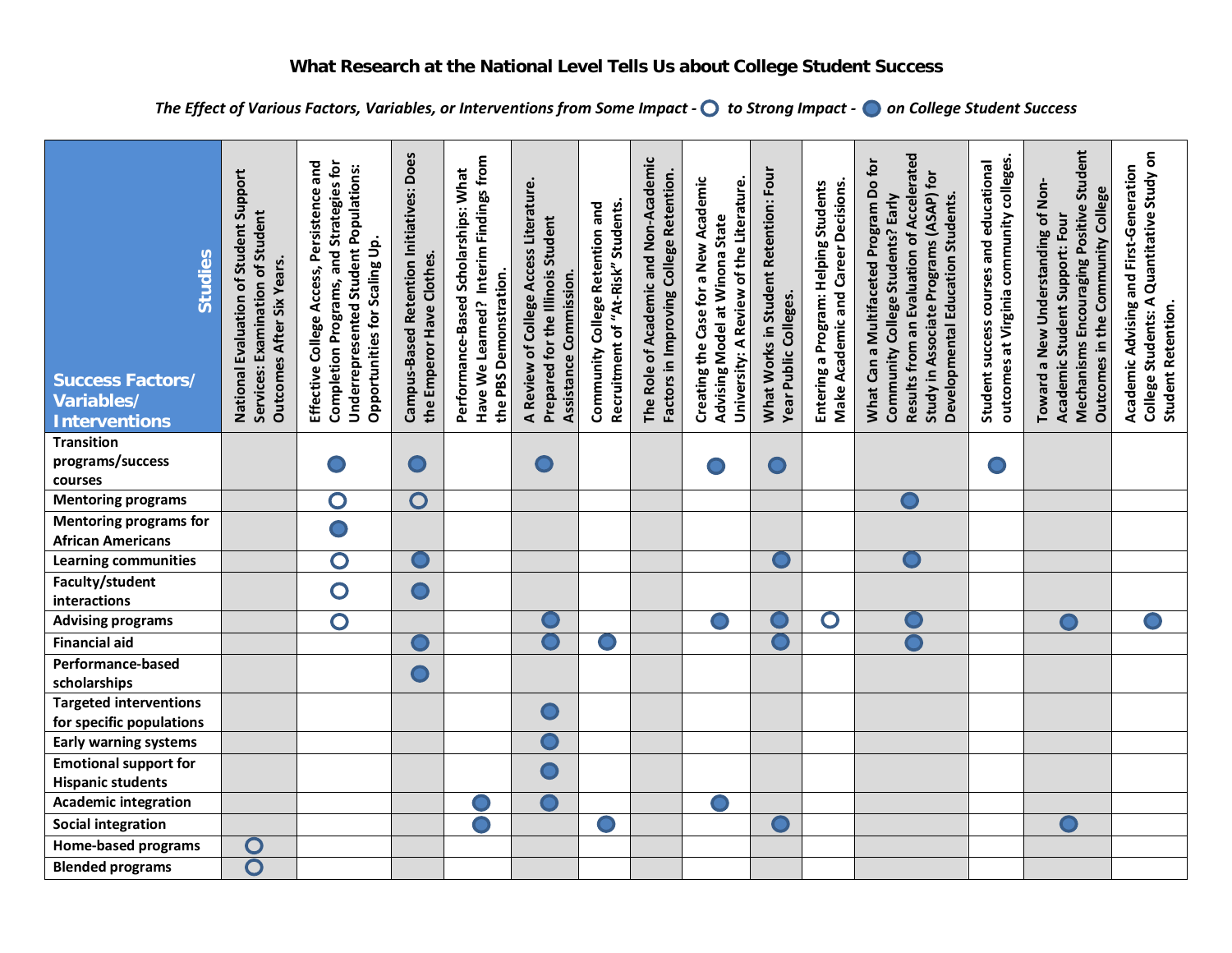| Peer tutoring/tutoring                         | $\mathbf O$                             |                |  |           |   |  |  |  |
|------------------------------------------------|-----------------------------------------|----------------|--|-----------|---|--|--|--|
| Labs                                           | O                                       |                |  |           |   |  |  |  |
| Workshops                                      | $\overline{\mathbf{O}}$                 |                |  |           |   |  |  |  |
| <b>Services for students</b>                   | $\overline{O}$                          | $\overline{O}$ |  |           |   |  |  |  |
| with disabilities                              |                                         |                |  |           |   |  |  |  |
| <b>Counseling</b>                              | $\mathbf O$                             |                |  |           |   |  |  |  |
| Field trips or cultural<br>enrichment          | $\overline{O}$                          |                |  |           |   |  |  |  |
| <b>Referrals to outside</b>                    |                                         |                |  |           |   |  |  |  |
| resources                                      | $\overline{O}$                          |                |  |           |   |  |  |  |
| Services for those with                        | $\overline{O}$                          |                |  |           |   |  |  |  |
| limited English ability<br>College re-entrance |                                         |                |  |           |   |  |  |  |
| counseling                                     | $\overline{O}$                          |                |  |           |   |  |  |  |
| <b>Recent contacts with</b>                    |                                         |                |  |           |   |  |  |  |
| support services                               | $\overline{O}$                          |                |  |           |   |  |  |  |
| <b>Customized package of</b>                   | $\mathbf{\mathbf{\mathbf{\mathsf{O}}}}$ |                |  |           |   |  |  |  |
| services                                       |                                         |                |  |           |   |  |  |  |
| Job and family                                 |                                         |                |  |           |   |  |  |  |
| responsibilities                               |                                         |                |  |           |   |  |  |  |
| <b>Personal motivation</b>                     |                                         |                |  |           |   |  |  |  |
| Academic skills, self-                         |                                         |                |  | $\bullet$ |   |  |  |  |
| confidence, goals                              |                                         |                |  |           |   |  |  |  |
| <b>Institutional selectivity</b>               |                                         |                |  |           | D |  |  |  |
| or student/institution fit                     |                                         |                |  |           |   |  |  |  |
| <b>High school GPA</b><br><b>ACT score</b>     |                                         |                |  |           |   |  |  |  |
|                                                |                                         |                |  |           |   |  |  |  |
| Socioeconomic status                           |                                         |                |  |           |   |  |  |  |
| Lack of motivation                             |                                         |                |  |           |   |  |  |  |
| Too many job demands                           |                                         |                |  |           |   |  |  |  |
| <b>Attend full-time</b>                        |                                         |                |  |           |   |  |  |  |
| <b>Addressing conflicting</b>                  |                                         |                |  |           |   |  |  |  |
| demands of work,                               |                                         |                |  |           |   |  |  |  |
| family and college                             |                                         |                |  |           |   |  |  |  |

*Sources:*

**Chaney, B.W. (2010, April). National Evaluation of Student Support Services: Examination of Student Outcomes After Six Years.** *U.S. Department of Education, Office of Planning, Evaluation and Policy Development, Policy and Program Studies Service***.**